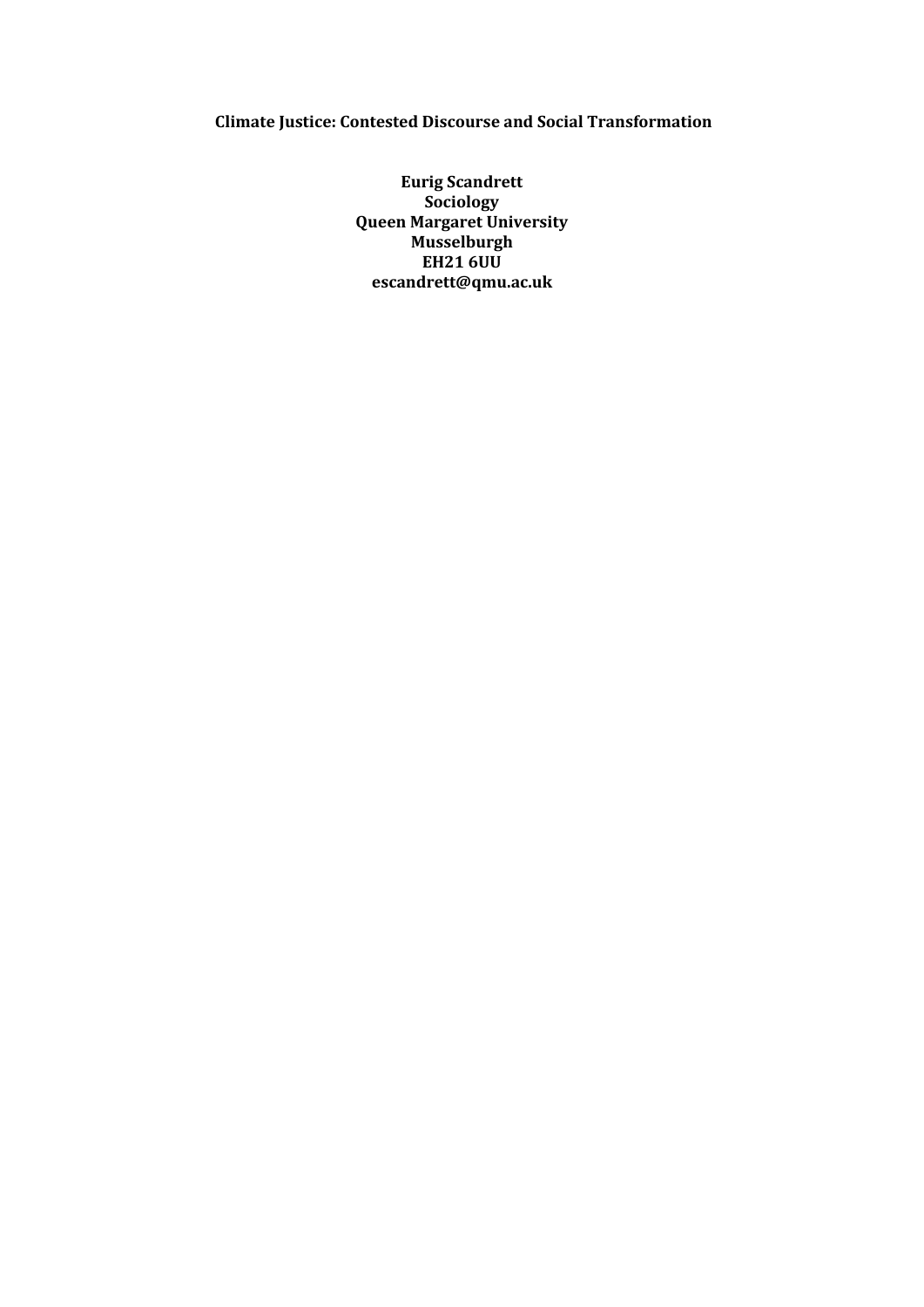## **Climate Justice: Contested Discourse and Social Transformation**

## *Introduction*

Climate justice is often described as a framework which links the policies and technologies of tackling climate change with some kind of approach to social justice (human rights, redistribution, impact on the poor etc). This paper argues that in order for climate justice to have integrity, it must be rooted in the material interests of those social groups negatively affected by and engaged in struggles against the hydrocarbon economy. Many such groups do not identify with climate justice but have common cause with climate justice action which is oriented critically against an economic logic of growth and capital accumulation.

Climate justice as a concept has a relatively recent history, moving quickly from social movements and radical NGOs to policy debates. The Mary Robinson Foundation (no date) has taken an authoritative position in seeking to promote a perspective of climate justice which links human rights to development, "safeguarding the rights of the most vulnerable and sharing the burdens and benefits of climate change and its resolution equitably and fairly." As Bond and Dorsey (2010) point out, this interpretation of climate justice, located in a discourse of development policy is one of several that are contested and serve different sets of interests. Whilst providing an important corrective to narratives about climate change which ignore the differential interests of social groups, and thereby providing an approach to climate mitigation and adaptation which is somewhat redistributive, development and human rights tends to promote versions of climate justice that leave unchallenged entrenched vested interests.

Rather than seeking an agreed definition of climate justice, this article argues that the diverse, potentially contradictory and contested meanings and practices which constitute climate justice discourse should provide a source of analysis of the processes of contestation amongst social groups necessary for delivering climate justice. Discourses reflect the material interests of social groups with differential access to the discourse forming process. Because climate justice discourse influences policy, an analysis of such interests will contribute to an understanding of which interests are enhanced and which are neglected, and therefore the likely social distribution of costs and benefits in the implementation of policy. Virtually all interpretations of climate justice seek interventions that protect the poorest and most vulnerable and promote greater equality, or at least do not exacerbate inequality. Climate justice discourse therefore carries greater moral authority when it embeds the material interests of those groups who are currently experiencing the costs of climate change most severely (and also serves to critique the material interests of those who are benefiting). This can only occur through the engagement in discourse production by such groups who are active in challenging these costs, by articulating their collective interests in contestation with the causes of climate change – the hydrocarbon industry and its investors,

Climate justice therefore faces two types of challenge. First, is for climate justice theorists to analyse the material interests which are embedded within the discourse. When advocates of climate justice ignore these material interests, there is a risk of rendering inconceivable, forms of social change which challenge hegemonic groups. Such a discourse therefore serves to prevent the implementation of climate justice.

The second challenge lies in the theoretical and practical barriers involved in building the climate justice movement. A conceptual distinction is made between the Climate Justice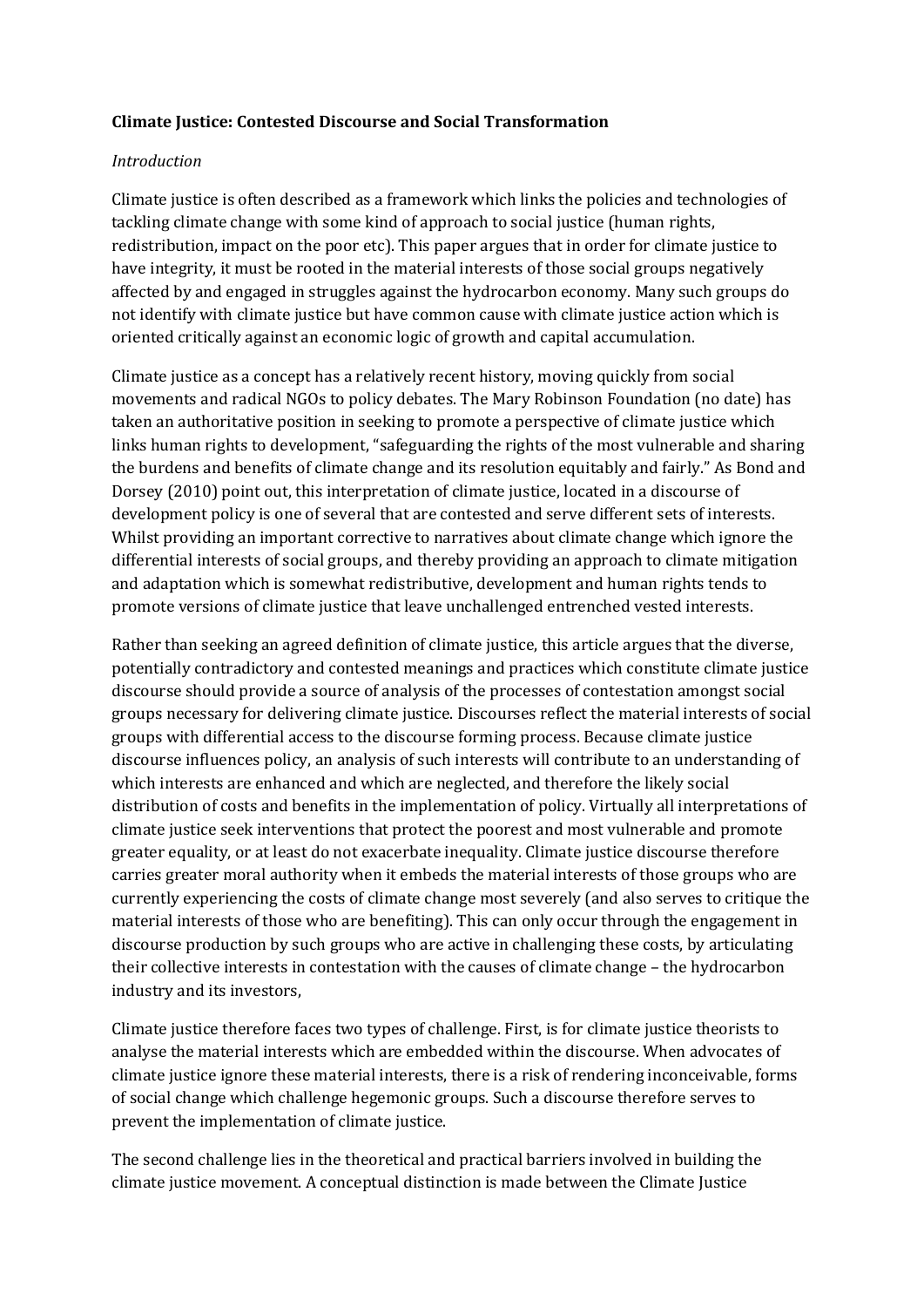Movement which emerged from global justice protests and has been at the forefront of shifting discourse from climate change to climate justice, and the climate justice movement which constitutes a broader potential collectivity of communities and social groups engaged in conflict with the hydrocarbon industry. This distinction is more heuristic than empirical, but serves the purpose of addressing the process of developing climate justice discourse. Although the Climate Justice Movement includes many examples of grassroots campaigns and movements of directly affected communities who are challenging climate change (for examples see Klein, 2014), there remains a disconnect between the Movement and many communities challenging the hydrocarbon industry and its owners.

In some respects this is not new, but is rather a similar challenge of alliance building between environmentalist and social justice movements which has been addressed both theoretically and practically for over fifty years (in, for example the Red-Green and ecosocialist literature (Bahro, 1982; Weston, 1986; Gorz, 1987; Pepper, 1993; O'Connor, 1998; Capital & Class, 2000)). However, in climate justice, the barrier is not just between different types of movement fighting disparate symptoms of a common cause, but additionally faces the problem that climate change constitutes the symptoms of the uncontrolled waste stream of an exploitative hydrocarbon industry which is being resisted throughout its economy. Many movements do not experience 'climate change' directly, but its impacts or else the exploitation processes elsewhere in the political ecology of the industrial process. In which case addressing this challenge requires an understanding of social movement processes and the collective learning which occurs within them.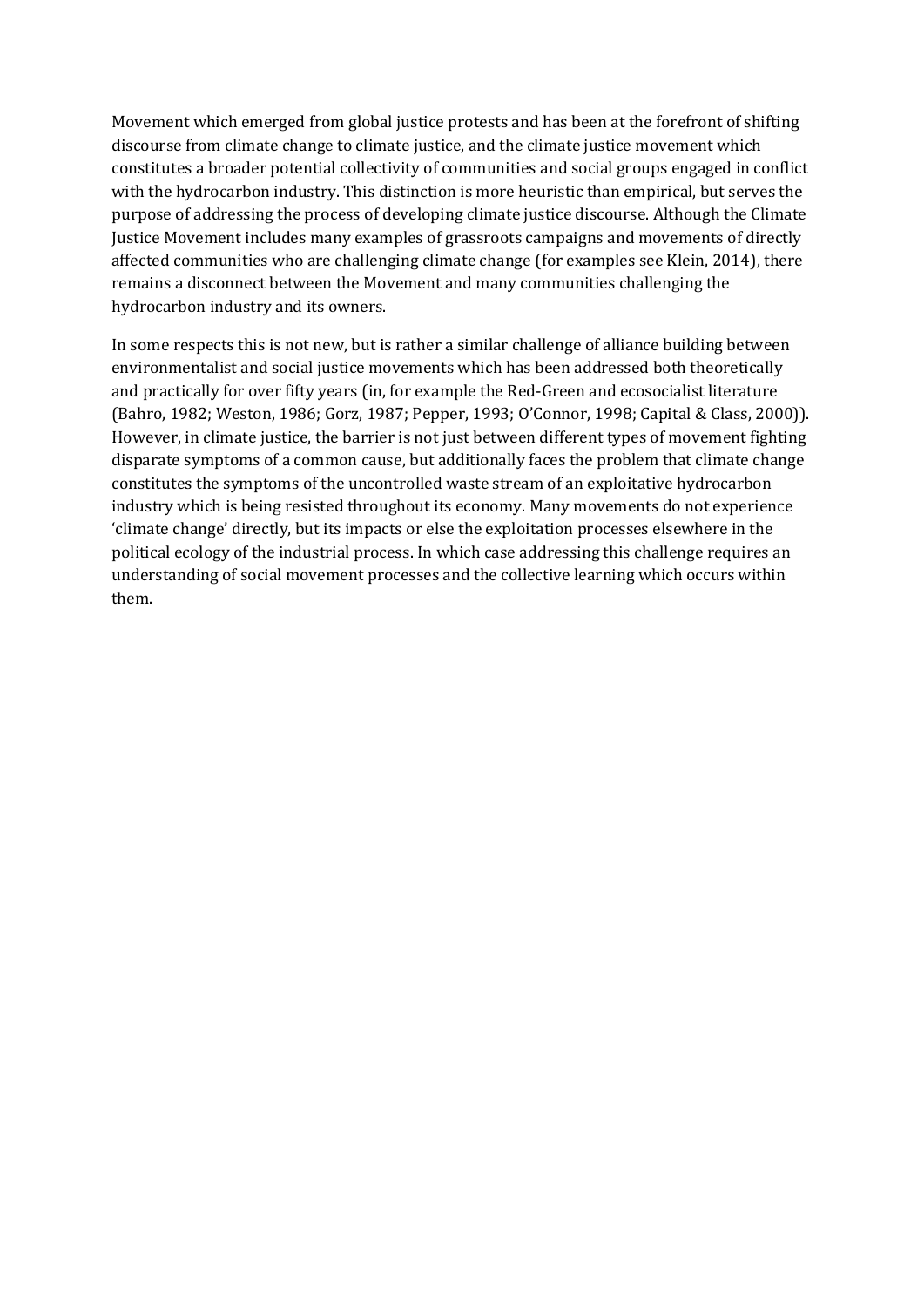As narratives of climate justice find their way into policy discourse, the question of whose interests are served and whose damaged attains greater significance. In Scotland, climate justice policy is framed in terms of the relationship between North and South and the histories of colonialism of and solidarity with the people of the South. The Scottish Government's Climate Justice Fund provides seed funds for development projects in the South (primarily in Malawi, with which Scotland has a strong historical relationship), using public funds to leverage private capital investments into development projects that promote adaptation and resilience to climate change. At the launch of the Fund, the Scottish Government came under criticism from some who were otherwise supporting the initiative, for failing to meet its own ambitious targets for carbon dioxide emission reductions and continuing to support the fossil fuel industry at home. Moreover, the framing of climate justice as an exclusively North-South issue was politically useful for the secessionist Scottish National Party (SNP) government, serving to demonstrate its capacity to intervene progressively in foreign affairs over which it has no formal responsibility, rather than focusing on the domestic policies that it does. This also provided distance between the SNP and the former Labour-led government which adopted official policy on environmental justice (Scandrett, 2010).

The debates about the meaning of climate justice are similar to those concerning environmental justice, although whereas climate justice originates in the narratives of the global justice movement, environmental justice emerged in the context of the local environmental struggles of directly oppressed groups. In the USA, where environmental justice achieved resonance amongst a range of actors from social movements through to policy makers, its origins – and also its moral integrity - lay in African American struggles against racism (Bullard, 1990). This facilitated the adoption of an environmental justice discourse by other groups that could identify with that struggle, and provided the legitimacy to include within the environmental justice movement groups not directly identifying with an environmental justice discourse (Faber and McCarthy, 2002). It is argued here that, for a discourse of climate justice to achieve this same moral integrity it needs to be rooted in the popular struggles of oppressed groups who share an experience of exploitation by the hydrocarbon industry.

Discourses have an ideological function. They serve the interests of social groups differently and are the result of the combination of contributions to the discourse from these groups. As Raymond Williams (1973) demonstrated, a 'corporate' culture derives from the diverse contributions of symbols, meanings and practices of its component social groups, each reflecting their own collective interests. These groups emerge and decline in influence, and their cultural contribution is incorporated or obstructed, in a constant dynamic process of contestation. Aspects of the corporate culture become hegemonic because they reflect the interests of a sufficiently powerful alliance of social groups. This is a complex process of contestation of meanings, but what is crucial about this analysis is that whilst discursive negotiations occur in the domain of ideas and concepts, they nonetheless retain a reflection of the material interests of the social groups from which they have emerged. Thus, what appears to be 'possible' becomes what is compatible with the interests of groups with sufficient influence in the complex of discourses, and options for change which challenge these interests become 'inconceivable'.

Leslie Sklair (2001) analysed the contestation for hegemonic meaning in the discourse of sustainable development demonstrating the shift in class interests reflected in the meaning of sustainable development as the business community attained greater influence. In the USA in the 1980s, the environmental justice movement not only challenged the racially unequal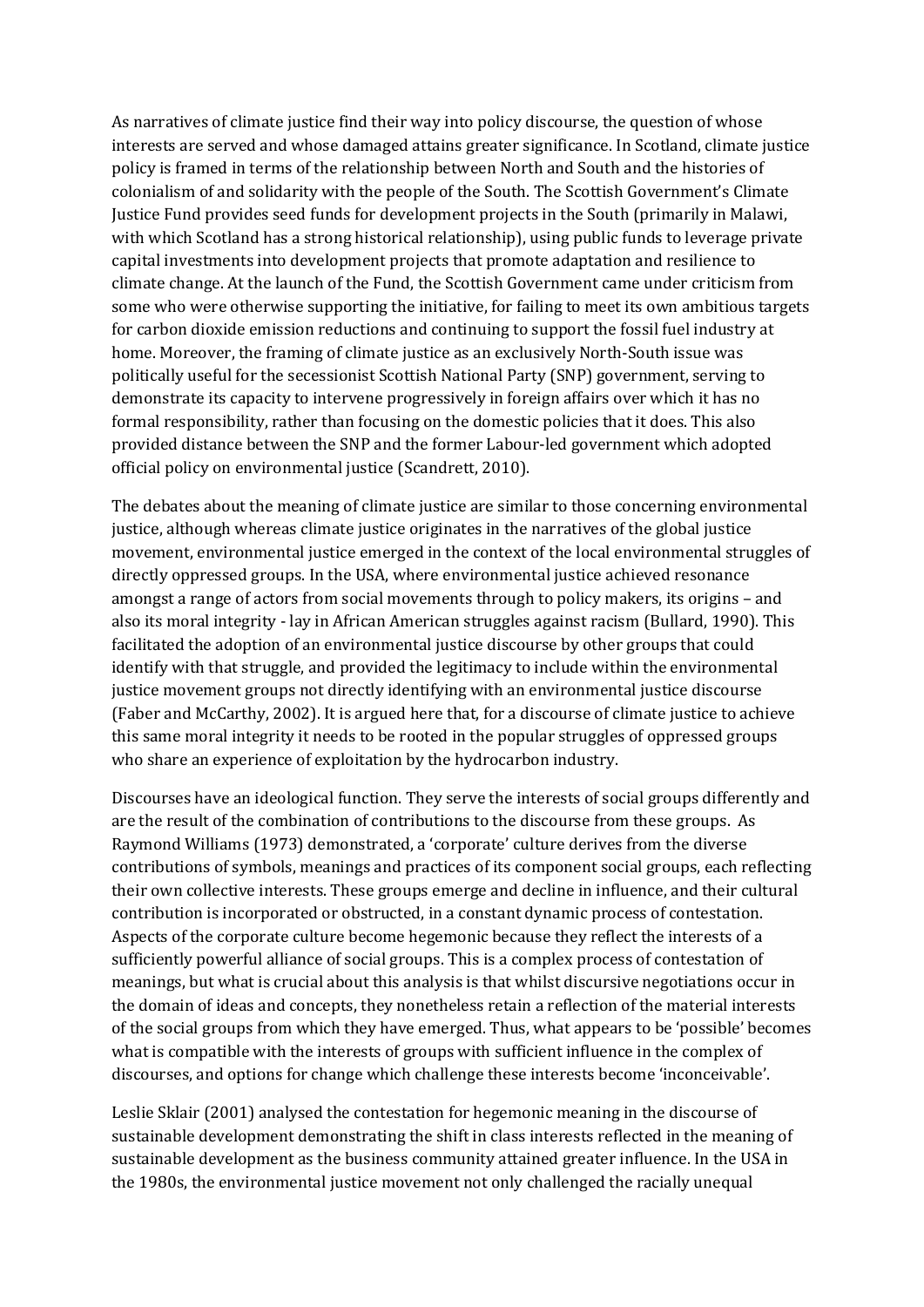distribution of environmental costs, but also sought to challenge the meaning of 'environment' and the practices of environmentalism. Contrary to the dominant environmental discourse of white, educated, middle class environmentalists, the environmental justice movement insisted that the collective experience of African Americans and other racialised groups in the USA be incorporated into an understanding of the environment (Schlosberg, 2002).

The diversity of narratives of climate change and the interests that they reflect has been well documented (Bȁckstrand and Lövbrand, 2007; Urry, 2011; Scandrett, *et al*. 2012; Ytterstad, 2014). Despite the complexities of contestation, discourses of climate change can broadly be allocated to categories of neoliberal, ecological modernising or transformational, which correspond to the dominance of transnational capital, the professional-managerial class and exploited groups respectively. None is completely hegemonic, and struggles for hegemony reflect the interests of groups with differing material interests. The struggle for hegemony within a discourse serves to ensure that emergent practices and policies protect or enhance the interests of hegemonic groups. In other words, in the contestation of meaning in climate change narratives, it is important to ask whose interests are being served in the policies and practices that result, and whose interests are being neglected.

This social process is seldom explicit and mostly un-noticed, but rather serves to manufacture 'common sense' within which the interests of certain groups are taken for granted. Thus, a neoliberal discourse on climate change can only countenance policy options that protect or enhance the interests of the capitalist class – those who profit from business growth; a modernisation discourse presumes the interests of the technical and managerial class who operationalise it; and a transformational discourse is based on the interests of those currently excluded or exploited in the current system, who have the most to gain from changing it.

Some scholars have sought authoritative justification of environmental and climate justice through claims to social justice in political philosophy (Dobson, 1998; Schlosberg, 2009). However this is unlikely to resolve contested meanings since such justice claims are themselves contested, and arguments for justice can justify neoliberal (Nozick, 2013; Saunders, 1995), ecological modernising (Beck *et al.,*1994; Rawls, 2009) and transformational (Fraser, 1997; Harvey, 1996) approaches. Rather, it is through understanding the socially produced meanings in discourses that makes it possible to discern amongst claims to climate justice, to enhance the interests of those most dispossessed by climate change and the industry that produces it. Analysing this contestation is to seek to make explicit the interests that are embedded within the discourses of climate justice and therefore can find their way into policy, so that what is largely invisible is made a little clearer. In other words, discussions about climate justice are not just about technologies, policies or meanings, but also about material interests that are embedded in these. It is no accident that climate change policies disproportionately benefit the richest and negatively impact on the poorest (Preston *et al.,* 2014) it is a reflection of the balance of interests that were able to influence the policy discourse. A narrative of climate justice which has integrity must be rooted in the interests of the oppressed through their struggles for justice.

One problem with this claim is the disconnect between climate change and the experiences of those who do not experience 'climate injustice' but rather flooding, drought, storms, crop failure, disease etc. Moreover, climate change describes the impact of the waste stream arising from a hydrocarbon economic cycle, whereas most of the directly affected communities, and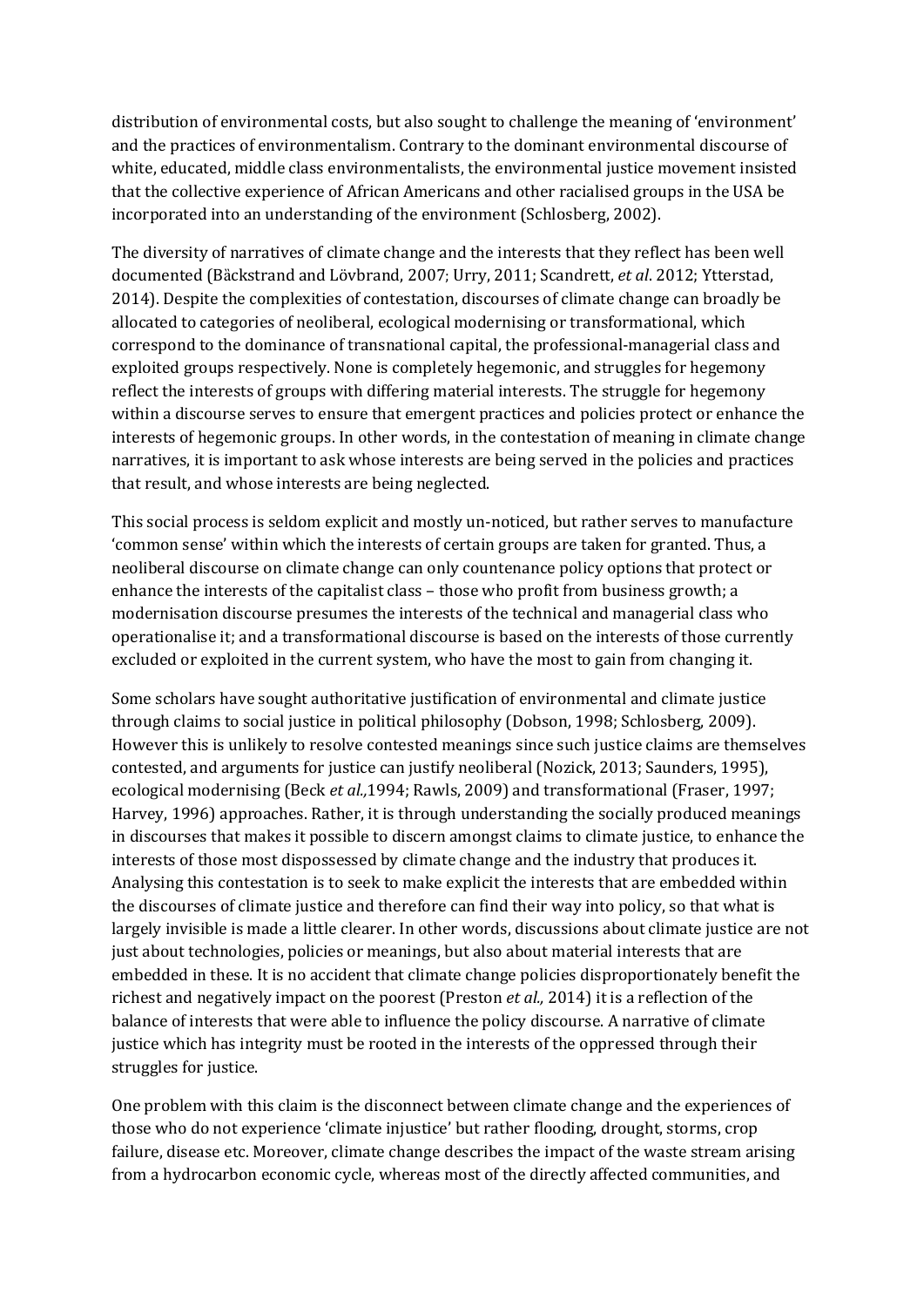therefore the local struggles, are facing other stages in the same hydrocarbon economy that are not directly connected with the waste stream. For environmentalists there is an obvious connection between climate change and very many local community campaigns against oil pipelines, refineries, power stations, land grabs, oil palm development, opencast coal mining, gas flaring, fracking, methane extraction, incineration etc. but this is not necessarily obvious, or even tactically valuable to the communities trying to protect their local environments. Whilst the roots of environmental justice in the citizen-based anti-toxics struggles allows for a recognition of such struggles in the environmental justice movement, that becomes more difficult for climate justice struggles.

The Climate Justice Movement emerged from the global justice movement which is identified with the 'battle of Seattle' and other protests at international summits of the WTO or G8 etc (Flesher Fominaya, 2014); participation in the World Social Forum (Sen *et al,* 2004); or globally connected local actions such as Occupy. The Climate Justice Movement formed in 2007 around the UN Conference of Parties (CoP) 13 in Bali. It demonstrated its strength in opposition to CoP 15 in 2009 in Copenhagen, and organised in Cochabamba, Bolivia in 2010 in the World People's Conference on Climate Change and the Rights of Mother Earth. It has continued to organise, for example in Margarita, Venezuela in 2014, to mobilise protests at Conferences of Parties to the UN Framework Convention on Climate Change, and remains central to any discussion of climate justice (Bond and Dorsey, 2010).

This 'organised' Climate Justice Movement, which has mobilised protests and alternative narratives at international conferences, comprises a wide range of actors, from direct action environmentalists, to indigenous peoples, to directly affected communities, grassroots social movements such as La Via Campesina and radical NGOs such as Friends of the Earth International and Third World Network. However, there remain problems of cultural negotiation between this Movement, and the local community struggles within the broader climate justice movement, with their own traditions of dissent. Bond and Dorsey (2010) provide an optimistic analysis of coalitions forming within this broader climate justice movement and include a number of local community-based struggles against coal mining, power stations, incinerators, oil extraction and even large scale hydro-electric dams. The extent to which these diverse struggles, largely in the USA, identify themselves as part of the climate justice movement is not explained. This process of alliance building is far from simple and not always as optimistic as Bond and Dorsey seem to suggest, and this demands an analysis of how climate justice narratives can develop which are rooted in the material interests of those oppressed by the hydrocarbon industry.

In order to analyse the opportunities and difficulties in constructing such climate justice narratives, it is necessary to draw on 'movement-relevant theory' (Bevington and Dixon, 2005) generated by activists and scholars engaged in struggles against hydrocarbon industry, including campaign materials and activist testimony as well as academic literature. Participatory Action Research, often conducted by activists, sometimes through activistorientated educational programmes and published in blogs, reports to NGOs and student dissertations etc, is an important source of analysis of the cultural dynamics in the construction of climate justice discourse.

Scandrett *et al.* (2013) refer to a number of examples of such discursive negotiations over climate change. A campaign against the extension of Mainshill opencast coal mine in South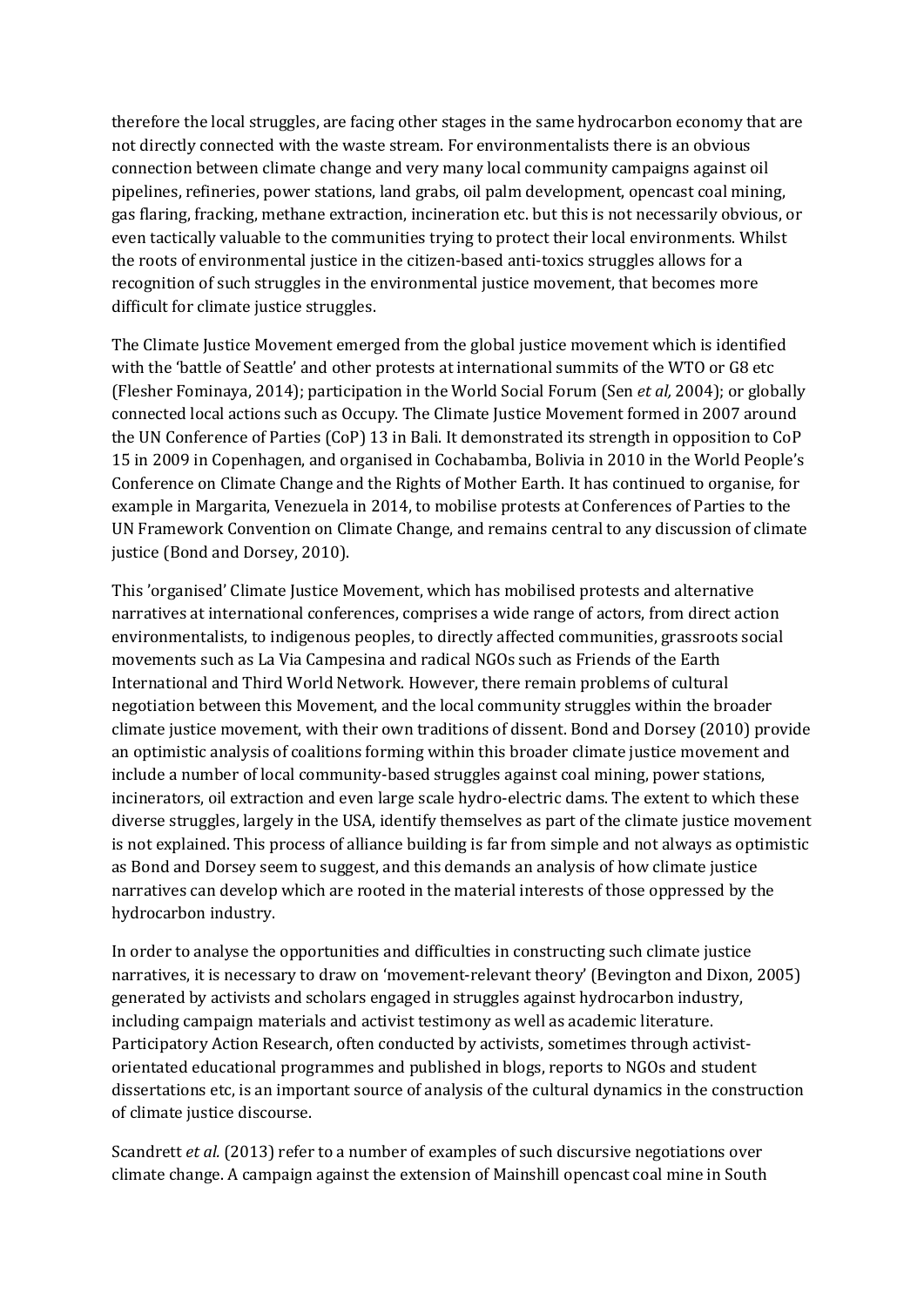Lanarkshire attracted local resistance from a working class community whose traditions of dissent – the trades unions and the Labour Party - had been largely abandoned since the defeat of the National Union of Miners in 1985. The conflict over the opencast mine also attracted direct action activists who established a Camp for Climate Action at the mine in order to attempt to sabotage the mine development. There had been a long process of relationship building between the activists at the climate camp and the local working class community. In a pamphlet on the campaign, an activist from the climate camp writes.

"In the summer, during The Camp for Climate Action at Mainshill some people snuck out in the night and dismantled the conveyor belt at Glentaggart opencast mine. This was the first pixie action to be reported since the camp had arrived and it provoked an interesting and difficult discussion between campers and the local anti-opencast campaigners. At the camp we were excited by the news of the action and generally pleased that it had happened. But, in a large meeting at the camp some of the locals told us that they were unhappy with this kind of action—that it increased the amount of lorries transporting coal by road in the area, that we'd crossed a line and that if it happened again we wouldn't be seeing them at the camp any more.

"We'd pissed off the very people that we were there to support and it didn't feel good. This was a hard blow to our enthusiasm to push our limits and step-up our tactics to take the fight direct to those waging destruction."

As Scandrett *et al.* (2013) note: "This conflict is between two cultures of resistance. The traditions, codes of conduct, and nomenclature of the DA [direct action] environmentalists have grown through praxis and debate during actions and camps, on campuses and in squats, online and in the samizdat publications of the movement. This is a culture outside that of conventional working-class community action, which has its own traditions of collective accountability, an intimate knowledge of the local area and workings of opencast mines and a critical respect for legal and state processes from which they had more to lose in the long term." (p. 301)

Conflicts over cultures of resistance to the hydrocarbon economy also emerge in the relationship between directly affected communities and their NGO allies. In recent, currently unpublished research, the author has gathered data on these conflicting narratives where, in the struggle against coal bed methane extraction in Scotland, communities explicitly reject a climate-related narrative as detrimental to their interests because it presumes an *a priori* opposition to the development, irrespective of the impacts on local public health and economic opportunity. The realities of using Development Planning and environmental licensing regulations and of political lobbying ironically encourage a narrow focus on immediate impacts of the technology and a dismissal of concerns about the climate, and this disconnect is encouraged by developers and their state backers who seek to divide their opposition.

Ó'Donnabháin (2014) analysed a conflict between UK based Earth First! direct action environmental activists and the community of Rossport, Co Mayo, Ireland, the site of a longstanding and acrimonious struggle against the development by Shell of a pipeline to transport gas from offshore extraction for land-based refining. The Irish state has contributed considerable resources to support Shell whilst the local community has received support from aspects of the 'institutional left' in Ireland, largely associated with the Republican movement, and from direct action environmentalists, including many from Britain affiliated to Earth First!.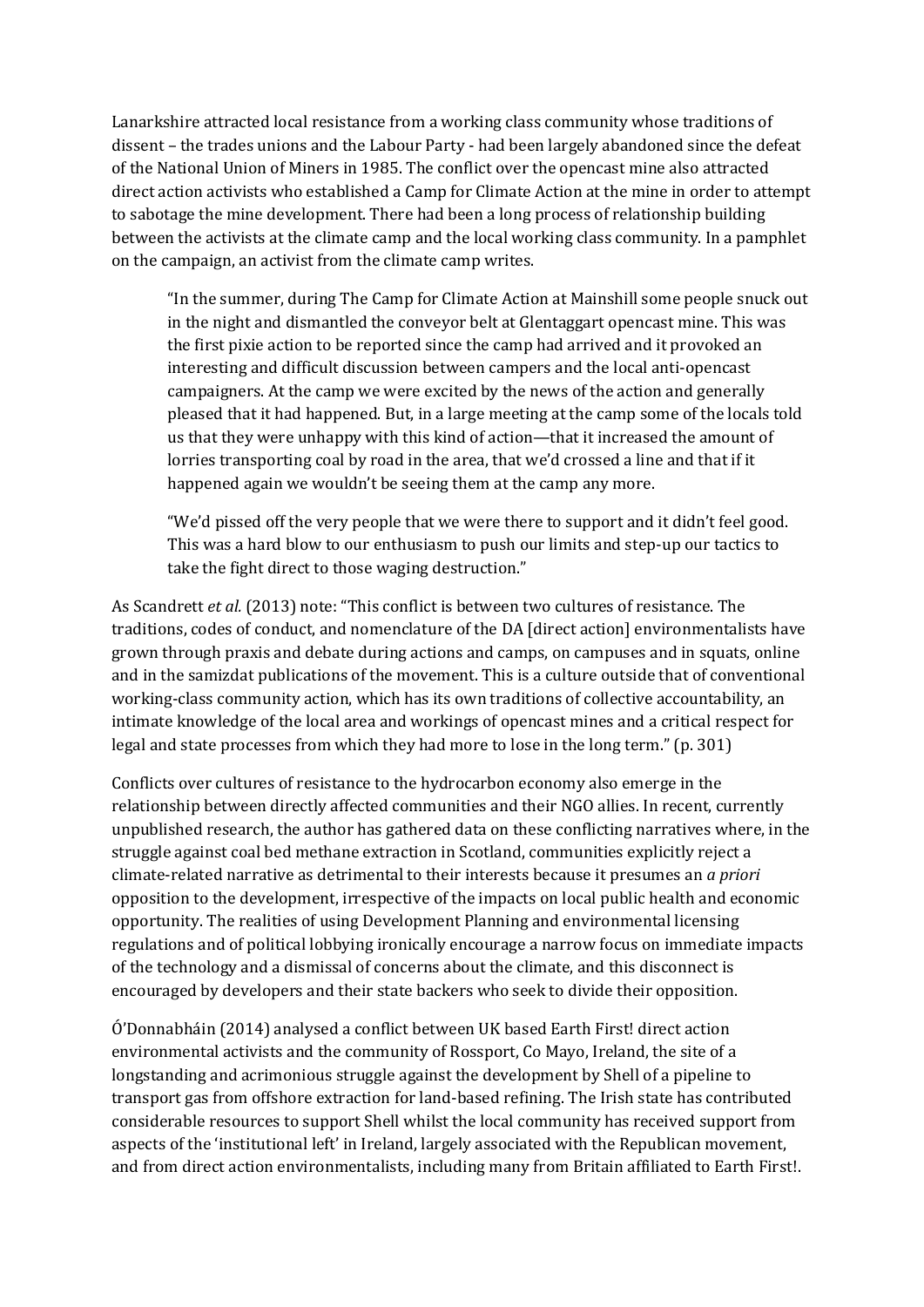The community and its supporters from the left in the Irish urban centres formed an alliance 'Shell to Sea'. The direct action environmentalists were encouraged to be part of the campaign although the ignorance of many of the British activists of the long history of Irish anti-colonial struggle against Britain led to difficult internal conflicts. Material interests from the legacy of colonialism were obscured in the contested construction of discourse.

In his analysis of extracts from pamphlets published by the Earth First!ers, Ó'Donnabháin (2014) highlighted the difficulties in constructing a climate justice discourse through a dialogue between these groups of activist. For the Earth First! activists "… Rossport is the line in the sand. It's the front line in the battle against climate change" (p.28) whilst for the community a more compromised cost-benefit analysis could be countenanced, influenced by their Irish Republican allies. Another Earth First!er writes: "If I'm honest, under pretty much any other circumstances there is no way that I would be actively supporting people who were essentially campaigning for a multinational company to extract and process gas, as long as it happens at sea, and a greater proportion of the profits go to the state." (p.38).

If climate justice is to achieve the integrity of being rooted in the material interests of social groups oppressed by the hydrocarbon economy, how are these challenges to be addressed? Raymond Williams (1989) used the term 'militant particularism' to describe the forms of resistance which particular groups develop to address their own experiences of oppression and which can both empower and set limits to action. Nilsen and Cox (2013) locate militant particularism within what they call a 'social movement process' in which the dialectic between empowerment and limitation generates a collective learning process which deepens political analysis and addresses common causes of diverse struggles.

The experience of a respondent in one of the communities challenging coal bed methane extraction in Scotland describes this process.

"I started off this process believing they [the company] should be an integral part of it. That fits with my [philosophy:] there can be no learning if there is no communication and there can be no resolution if there's no communication. But they just lie, and so that's where it's broken down. You can't talk to somebody if they don't tell the truth. And really the experience with [the company] was them coming to a meeting and then saying something and then the community doing their good research and finding that it's not true. And you know there's only so many times that that can happen and you say, 'you know I don't believe a word that you're saying'…

…Then after the appeal, [the company] suddenly went on the offensive … they went from [it] being a relatively civil discussion to being quite aggressive … And that followed through the whole process … In that situation you are up against someone who is a bully and a liar. So it's very, very difficult to talk to somebody in that situation…

… I've got quite a thick skin but there are times when it was quite hurtful at the public inquiry. They'll do anything – they don't care. … I'm an 'externality', the community's an 'externality.' You can't talk with somebody if you're not a human being to them – and that goes for all of them…

… after a couple of weeks I went: 'what is the root of this?' … and I realised that actually the legal system is fucked – deep down I've always known that 'might is right' but what I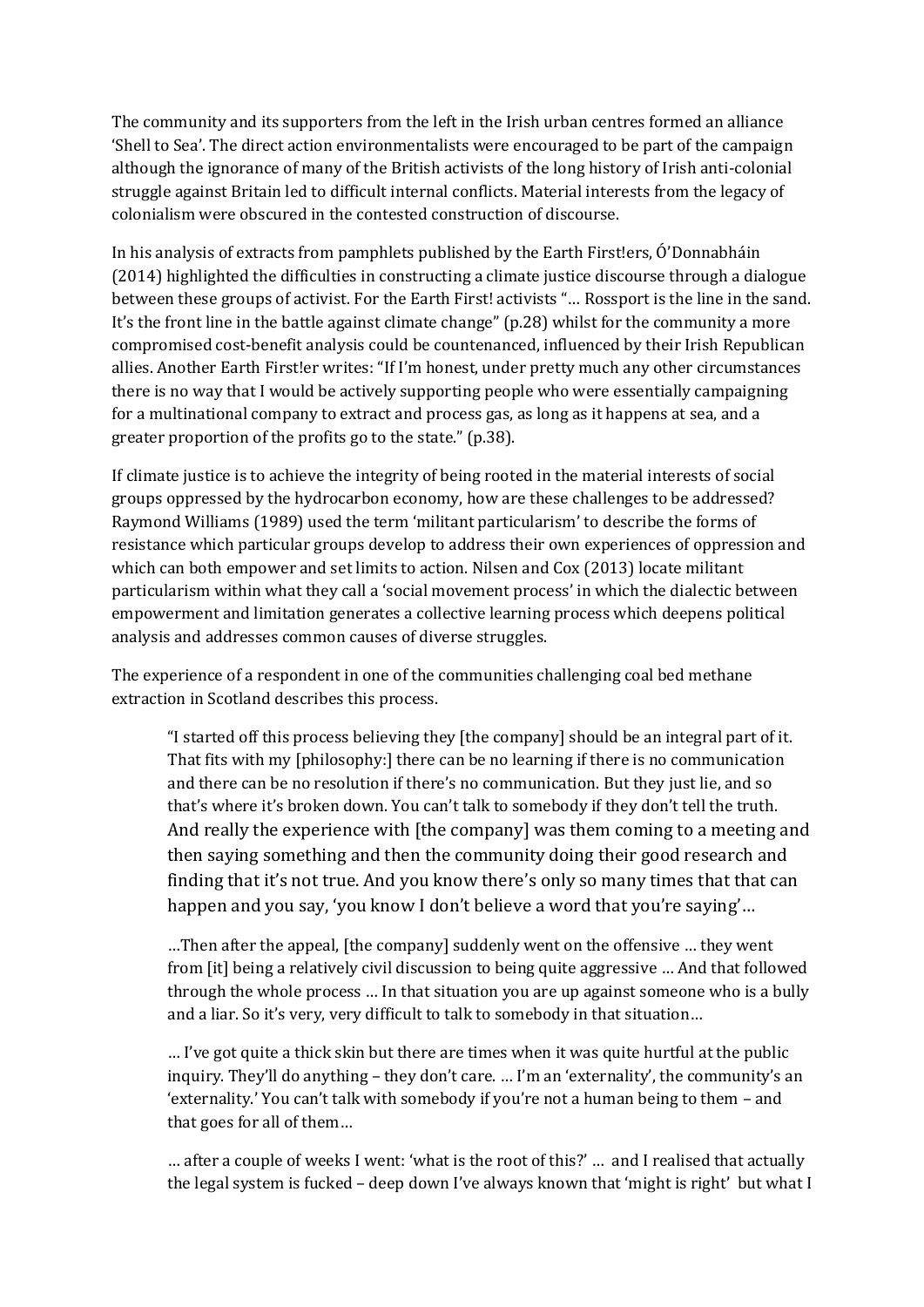realised after this process is that it is incredibly - you know this conspiracy theory - this is a system that has evolved over time to look like it's doing a job fairly and in fact it's designed to maintain a particular structure. So the penny dropped that the law is an ass. It can only be stopped by another way, but I had to go through all of that process." (unpublished interview transcription 2015)

For Nilsen and Cox (2013), the realisation of the inherent corruption of profit making/cost shifting and the collusion of the legal system – and therefore the limits of struggle within a stateeconomic framework which defends the interests of powerful groups - may be regarded as a step in the social movement process that generates alliances and alternative hegemony. As Nilsen (2010) puts it "social movements from below [are] immanent forces that emerge on the basis of needs and capacities that are simultaneously spawned within and frustrated by a given historical totality – sometimes through submerging everyday struggles, sometimes through making claims on the state within the parameters of an institutionalised social formation, and at other times again through challenging the basal relations of power upon which a social dimension is based" (p. 201).

However, Nilsen and Cox (2013) also remind us that social movement processes are not linear or teleological, but dialectical. At the same time as the social movement process 'from below' is challenging hegemony through praxis, social movements 'from above' also actively engage in discourse generation and negotiation in order to defend and extend their own interests.

Climate justice emerged as a challenge to a climate change discourse which increasingly became restricted by the demands of compatibility with corporate interests with the result that policies incompatible with these interests became inconceivable. This led to disastrous policies such as carbon trading, carbon futures, joint development mechanisms and REDD, which reproduced injustices with limited impact on climate change. The climate justice discourse is now subject to similar contestation between interests. One of the ways in which hegemonic groups are protected is through the obfuscation of interests embedded in discourses, such that ruling interests have the appearance of having universal benefit. The engagement of groups fighting exploitation by the hydrocarbon industry contributes to the exposure of these hegemonic interests.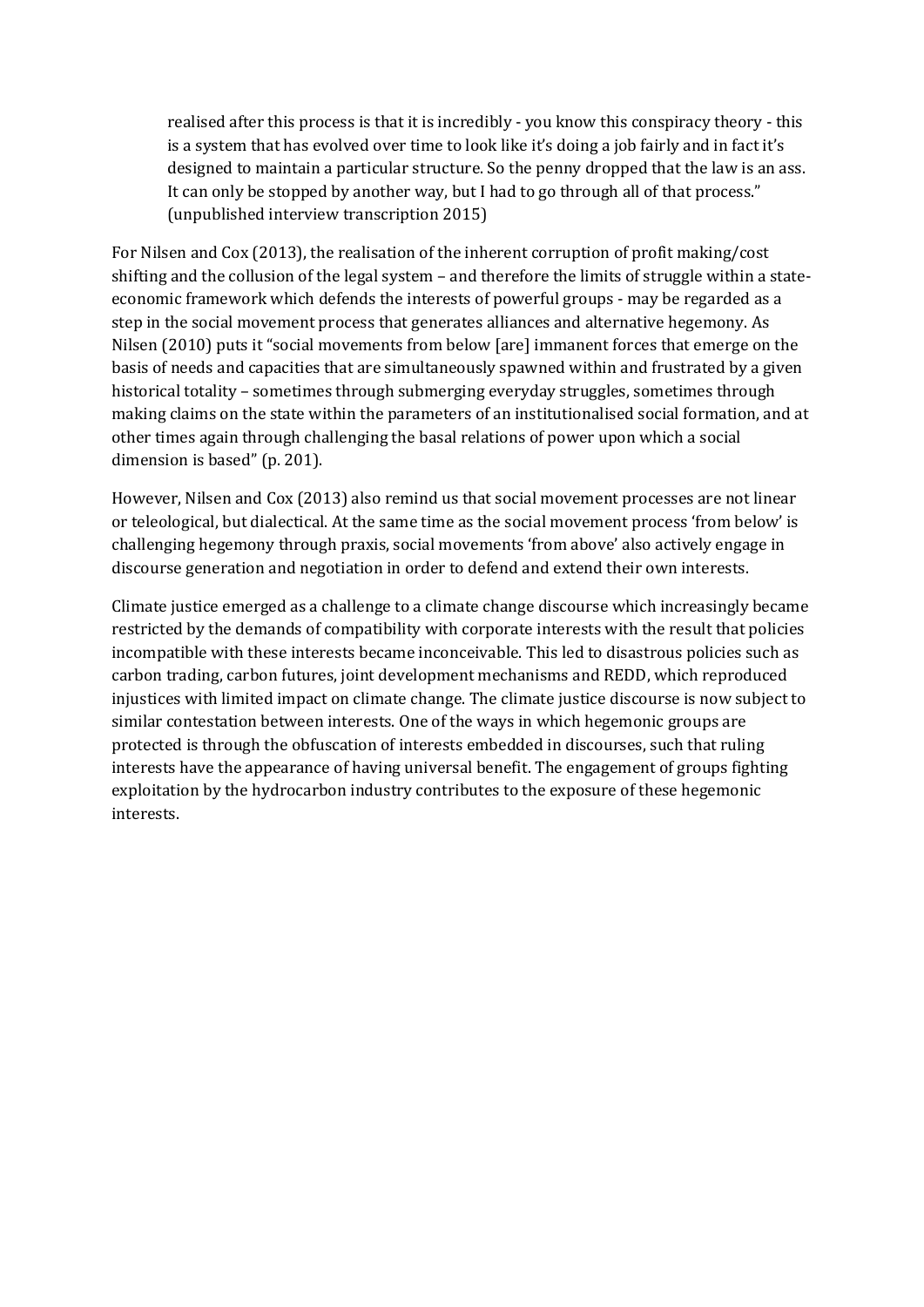## *Conclusion*

It has been argued that an explicit analysis of interests embedded in climate justice discourse, and incorporating the struggles of groups exploited by the hydrocarbon industry, provides the discourse with moral authority, and contributes to climate policy which is more socially just. However, a discourse with moral authority is inadequate. Incorporating the interests of exploited groups into policy can be understood as part of a social movement process in which the climate justice movement makes claims on the state "within the parameters of an institutionalised social formation". However, as Nilsen (2010) argues that the same movements can, "at other times [challenge] the basal relations of power upon which a social dimension is based" (p. 201).

The Climate Justice Movement clearly expresses a coherent critique of political economy that integrates a range of anti-capitalist analyses with the axioms of indigenous peoples. The report of the Structural Causes Working Group (2010) at the Cochabamba conference diagnoses:

"… capitalist logic places financial gain over people. … profit and profitability are placed above everything else and the rights to access and the efficiency of basic services for the people are converted into commerce…. Today, "climate change" has become a business for the capitalist system.

Capitalism as a patriarchal system of endless growth is incompatible with life on this finite planet. For the planet, every alternative for life must necessarily be anticapitalist … The alternatives must lead to a profound transformation of civilization. Without this profound transformation, it will not be possible to continue life on planet Earth."

The ongoing work of exposing the interests embedded in the discourse of climate justice, engaging the groups exploited by the hydrocarbon industry and the praxis of building anticapitalist alternatives are all part of a social movement process which contributes to such a transformation. Harvey (1996) describes discourse as a 'moment' which, in the context of dialectical interaction with others (social relations, material practices, power relations, institution building etc) contributes to 'the locus of change'. In a later elaboration (Harvey, 2010) based on Marx's analysis of the transformation to capitalism he argues that "Social change arises through the dialectical unfolding of relations between seven moments within the body politic of capitalism viewed as an ensemble or assemblage of activities and practices". For scholars engaged in the discourse of climate justice, a reflexive consideration of the material interest embedded in climate justice - and therefore ideological function – is an important component of contributing to such a transformation, as is the pedagogical and dialogical work of engagement with the militant particularism of local struggles against the hydrocarbon industry.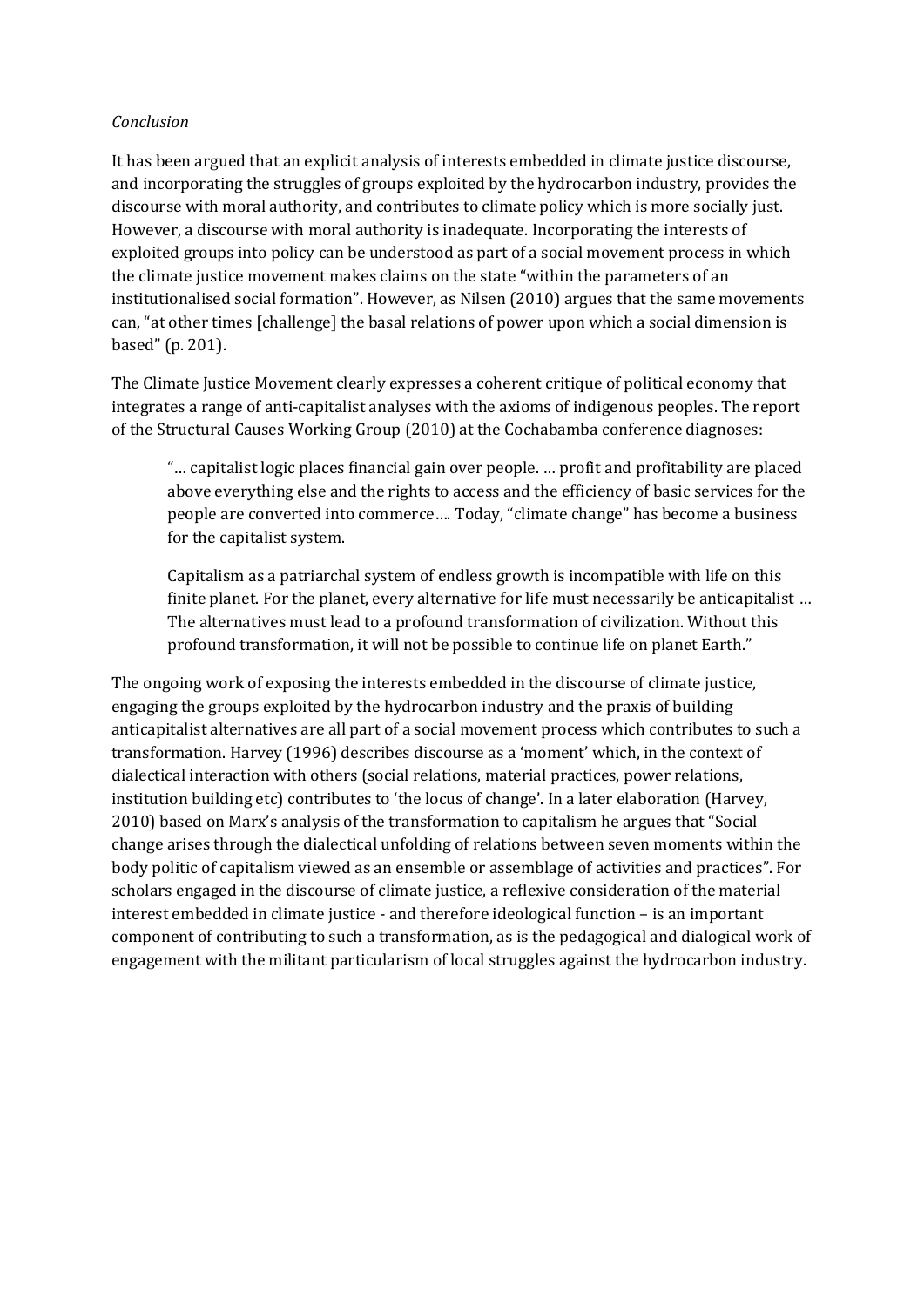Bȁckstrand,, K. and Lövbrand E. (2007). Climate Governance Beyond 2012: Competing Discourses of Green Governmentality, Ecological Modernization and Civic Environmentalism, in Pettenger, M.E. (ed.) *The Social Construction of Climate Change: Power, Knowledge, Norms, Discourses*. Ashgate, Hampshire UK pp. 123-148

Bahro, R. (1982) *Socialism and Survival*. Heretic Books, London

Beck, U. Giddens, A and Lash, S. (1994) *Reflexive modernisation: Politics, Tradition and Aesthetics in the Modern Social Order*. Stanford University Press, Stanford

Bevington, D. and Dixon, C. (2005) Movement-relevant Theory: Rethinking Social Movement Scholarship and Activism. *Social Movement Studies* 4.3 pp 185-208

Bond, P. and Dorsey, M. K. (2010) 'Anatomies of Environmental Knowledge and Resistance: Diverse Climate Justice Movements and Waning Eco-neoliberalism'. *Journal of Australian Political Economy*, No. 66, Dec 2010: 286-316

Bullard, R.D. (1990) *Dumping in Dixie: Race, Class and Environmental Quality*. Westview Press, Boulder CO

Capital & Class (2000) *Environmental Politics: Analysis and Alternatives*. Capital & Class Special Issue: 72

Dobson, A. (1998) *Justice and the Environment : Conceptions of Environmental Sustainability and Dimensions of Social Justice*. Oxford University Press, Oxford

Faber, D. and McCarthy, D. (2003) "Neo-liberalism, Globalization and the Struggle for Ecological Democracy:Linking Sustainability and Environmental Justice". In J. Agyeman, R. D. Bullard and B. Evans (eds) *Just Sustainabilites: Development in an Unequal World*. Earthscan, London pp. 38-63

Flesher Fominaya, C. (2014) *Social Movements and Globalisation*. Palgrave Macmillan, London

Fraser, N. (1997) *Justice Interruptus: Critical Reflections on the 'Postsocialist' Condition*. Routledge, Abingdon

Gorz, A. (1987) *Ecology as Politics* Pluto Press, London

Harvey, D. (1996) *Justice, Nature and the Geography of Difference*. Oxford: Blackwell

Harvey, D. (2010) 'Organizing for the anti-capitalist transition' *Interface: a journal for and about social movements* Volume 2 (1): 243 - 261 (May 2010)

Klein, N. (2014) *This Changes Everything: Capitalism vs. the Climate* Penguin, London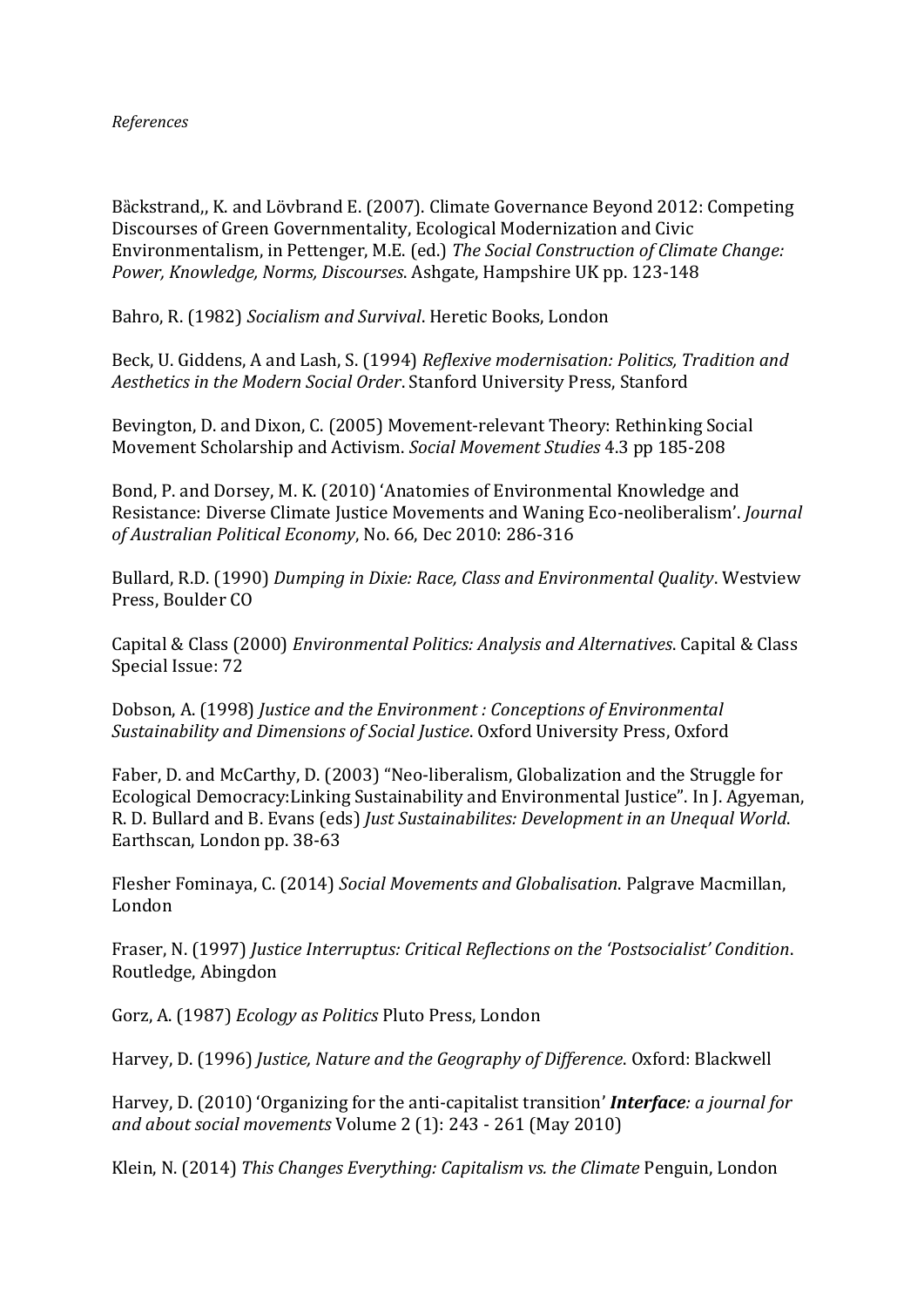Mary Robinson Foundation (no date) *Principles of Climate Justice* <http://www.mrfcj.org/about/principles.htmla> (accessed 22 May 2015)

Nilsen, A.G. (2010) *Dispossession and Resistance in India: The river and the rage*. Routledge, Abingdon

Nilsen, A.G. and Cox, L. (2013) What would a Marxist theory of social movements look like? In Barker, C. Cox, L., Krinsky, J. and Nilsen, A.G. (eds) *Marxism and Social Movements*. BRILL, Leiden pp 63-81

Nozick, R. (2013) *Anarchy, State and Utopia*. Basic Books, New York

O'Connor, J. (1998) *Natural Causes: Essays in Ecological Marxism.* Guilford, London

Ó'Donnabháin, St. J. (2014) *Ideological Diversity and Alliance Building in Social Movements: the Campaign against Shell in Ireland*. Masters Dissertation, National University of Ireland, Maynooth.

Pepper, D. (1993) *Eco-socialism: from Deep Ecology to Social Justice*. Routledge, Abingdon

Preston, I,, Banks, N., Hargreaves, K., Kazmierczak, A., Lucas, K., Mayne, R., Downing, C. and Street, R. (2014) *Climate Change and Social Justice: an Evidence Review*. Joseph Rowntree Foundation, York

Rawls, J. (2009) *A Theory of Justice*. Harvard University Press, Harvard

Saunders, P. (1995) *Capitalism: A Social Audit*. Open University Press, Milton Keynes

Scandrett, E. (2010) 'Environmental justice in Scotland: Incorporation and Conflict'. In Davidson, N., McCafferty, P. and Miller, D. (ed.) *NeoLiberal Scotland: Class and Society in a Stateless Nation*. Cambridge Scholars Publishing, Cambridge pp 183-201

Scandrett, E. Crowther, J. and McGregor, C. (2012) 'Poverty, protest and popular education: Class Interests in discourses of climate change' in Carvalho, A and Peterson, T.R. (eds). *Climate Change Communication and the Transformation of Politics* Cambria, London pp. 207-366

Schlosberg, D. (2002) *Environmental Justice and the New Pluralism: The Challenge of Difference for Environmentalism*. Oxford University Press, Oxford

Schlosberg, D. (2009) *Defining Environmental Justice: Theories, Movements, and Nature*. Oxford University Press, Oxford

Sen, J., Anand, A., Escobar, A. and Waterman, P. (2004). *World Social Forum: Challenging Empires*. Viveka Foundation, New Delhi

Sklair, L (2001) *The Transnational Capitalist Class*. Wiley, Cambridge